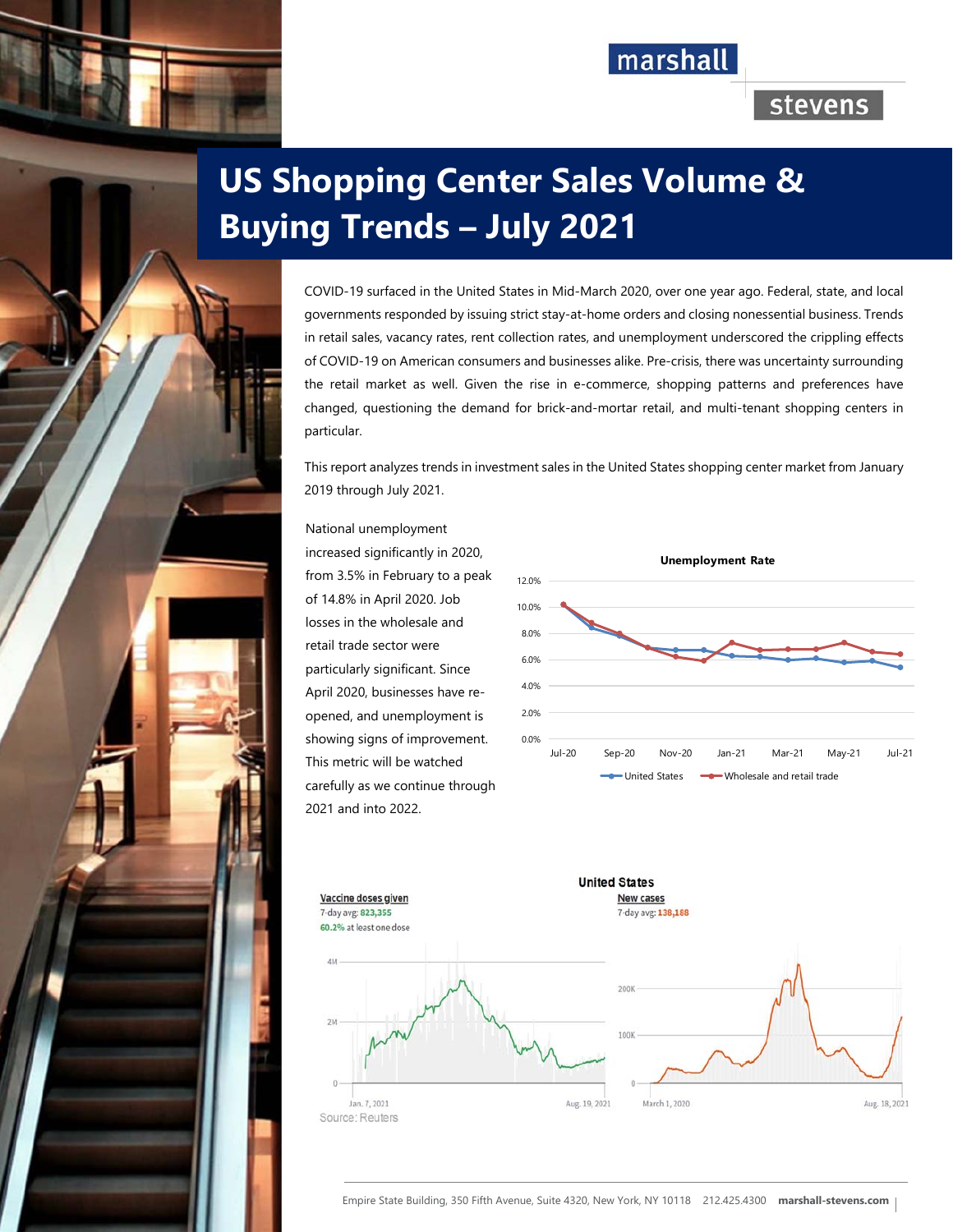### stevens

marshall

#### **Number of Sales Transactions**

- Parameters: Multi-tenanted, shopping center, investment sales from January 2019 through July 2021, segmented by type of shopping center.
- Going into 2020, shopping centers were viewed as a relatively risky property type, and the ongoing crisis is perpetuating this trend.
- Originally focused on traditional retail use, shopping centers are looking at more work, play, live uses, and interim uses such as drivethrough movie theaters, as the outlook for dry retail is grim.
- April 2020- initial COVID shockwaves grip market, number of transactions plummets.
- Uptick in transaction volume from May 2020 to October 2020 coincides with lower case counts.
- December 2020- 213 total transactions- the highest number of monthly sales seen since December 2019.
- July 2021- 34 total transactions the lowest number of sales even compared to the 59 transactions seen in May 2020, which was closer to the start of the pandemic.
- The market remains in flux and volume will be watched carefully throughout 2021 as businesses re-open and vaccinations continue.

#### **US Shopping Center ‐ Number of Transactions**



The pandemic has caused consumer spending habits to change dramatically, with ecommerce offering convenience and safety to consumers. Dry retail has suffered and will face a lot of questions in the near term, likely leading to revised store formats and greater use of in-store technology. Grocery anchored centers, and centers having "essential" services have fared better than most other segments. Despite the increase in transactions seen at the end of 2020, so far this year, overall sales volume has been trending downward and the most recent month reflects a new low point.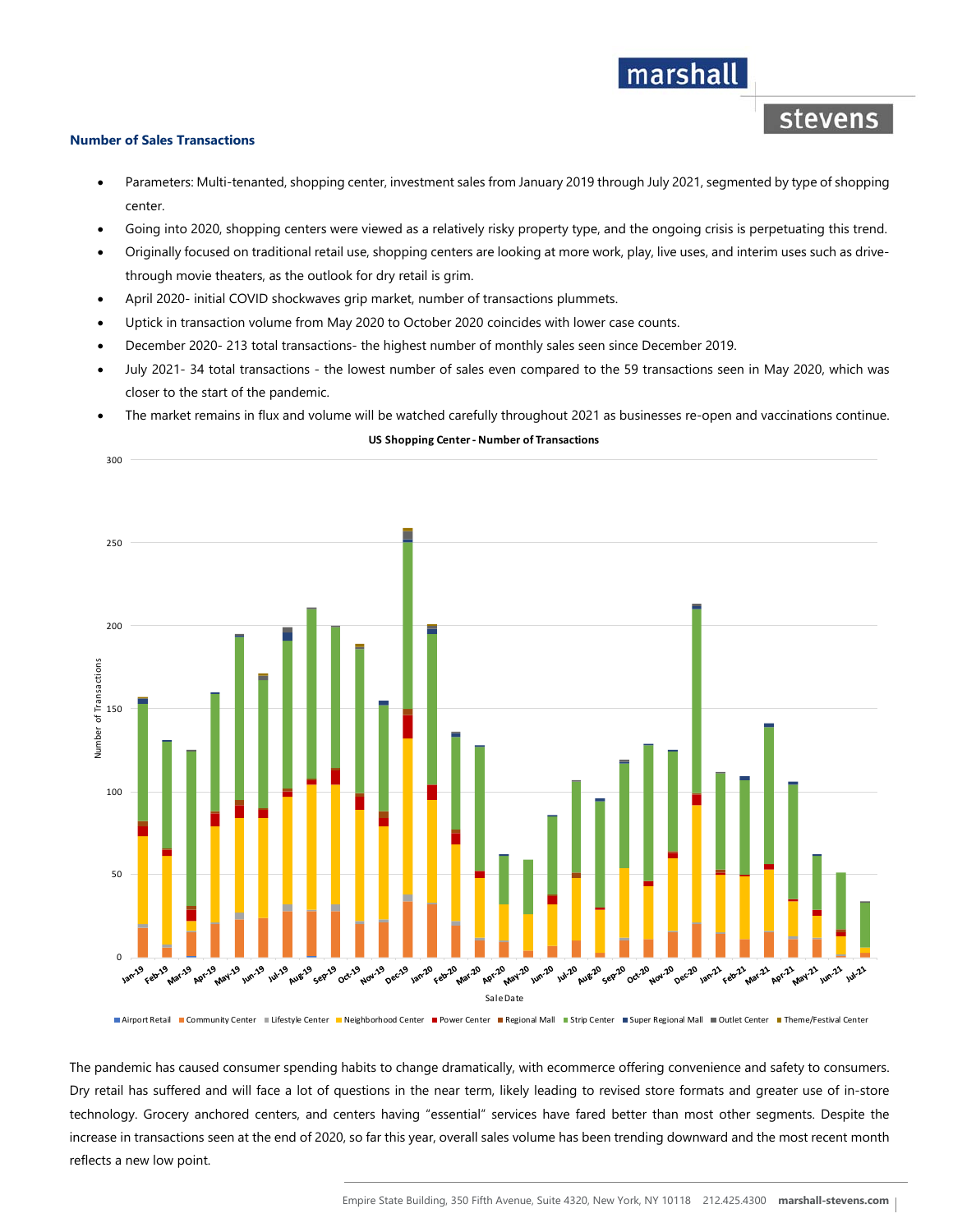### marshall

### stevens

#### **Dollar Volume of Sales Transactions**

In 2019, the average monthly sales volume was approximately \$1.9 billion, with the peak occurring in December 2019 at \$3.8 billion. Comparatively, the average monthly sales volume in 2020 was roughly \$894 million, reflecting a decrease of approximately 52%. As of July 2021, year to date monthly volume averaged \$622 million, which is 30.4% below the 2020 average.

| <b>Monthly Dollar Volume - United States Shopping Center</b> |                 |                 |                |  |  |  |  |  |  |  |
|--------------------------------------------------------------|-----------------|-----------------|----------------|--|--|--|--|--|--|--|
| <b>YEAR</b>                                                  | 2019            | 2020            | 2021 (Jan-Jul) |  |  |  |  |  |  |  |
| Min                                                          | \$873,381,448   | \$214,186,891   | \$121,310,684  |  |  |  |  |  |  |  |
| Max                                                          | \$3,761,909,114 | \$2,545,692,745 | \$919,118,751  |  |  |  |  |  |  |  |
| Average                                                      | \$1,869,757,965 | \$894,152,682   | \$621,995,128  |  |  |  |  |  |  |  |
| % Difference                                                 | -               | $-52.2%$        | $-30.4%$       |  |  |  |  |  |  |  |

- The category with the highest transaction dollar volume over the analysis period is in the "Neighborhood Center" category, which comprises approximately 34% of total dollar volume. There were only three sales in this category in July 2021.
- The category that recorded the second highest transaction dollar volume over the analysis period was in the "Community Center" category, which comprises approximately 22% of total dollar volume. There were only three sales in this category in July 2021.
- There were zero sales in the Airport Retail, Lifestyle Center, Power Center, Regional Mall, Super Regional Mall, and Theme/Festival Center categories in July 2021.



#### **US Shopping Center ‐ Total Sales Volume**

Empire State Building, 350 Fifth Avenue, Suite 4320, New York, NY 10118 212.425.4300 **marshall-stevens.com**